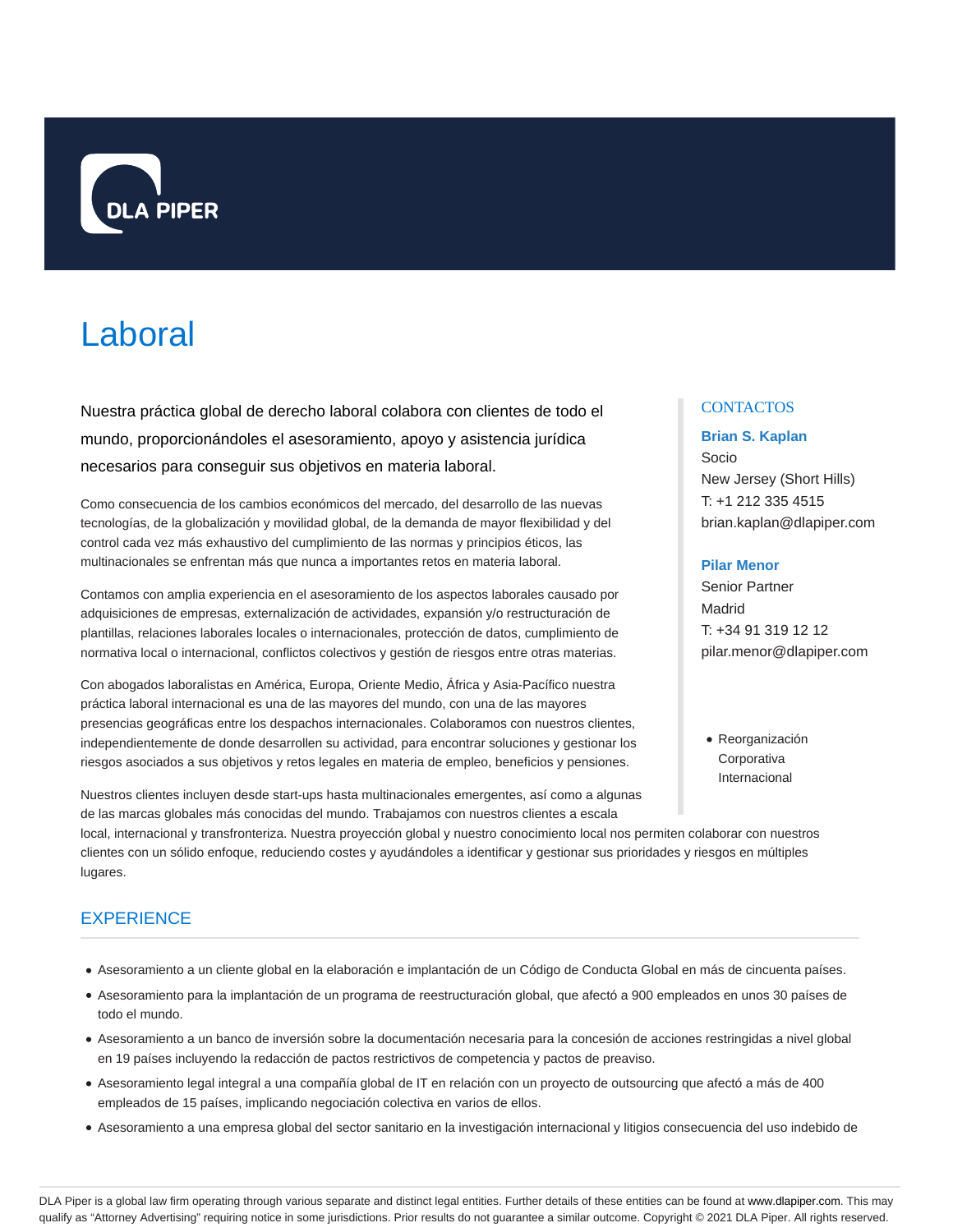información confidencial y captación de personal en varias jurisdicciónes.

Asesoramos a una compañía internacional de la industria musical en la reestructuración de su plantilla en todo el mundo prestando nuestro apoyo al proyecto en 20-30 países.

## **NOVEDADES**

# Publicaciones

**The Governor of Puerto Rico signed into law new labor reform legislation – but its implementation is unclear**

29 June 2022 Act No. 41 will come into effect on July 20, 2022.

**Employment law in 5: 5 developments to read for June in less than 5 minutes**

28 June 2022 5 developments to read for June in less than 5 minutes

**Dobbs v. Jackson Women's Health : Implications for business of a post-Roe landscape**

23 June 2022

Dobbs raises a number of important questions for companies and entities.

**Mexican labor law amendments impose restrictions on personnel subcontracting**

## 14 June 2022 PANORAMA

In essence, the changes effectively prohibit employers in Mexico from subcontracting their personnel.

**Employment law in 5: 5 developments to read for June in less than 5 minutes**

8 June 2022 5 developments to read for June in less than 5 minutes.

**Gender Pay Transparency: An International Survey 2022**

#### 30 May 2022

Employers and governments around the world are increasingly focused on workplace pay and, in particular, the gender pay gap. Our 2021 Gender Pay Transparency International Survey highlights recent developments in this area across 35 jurisdictions.

**EU Whistleblower Directive: Implementation Tracker - Whistleblowing Laws in Europe: An international guide**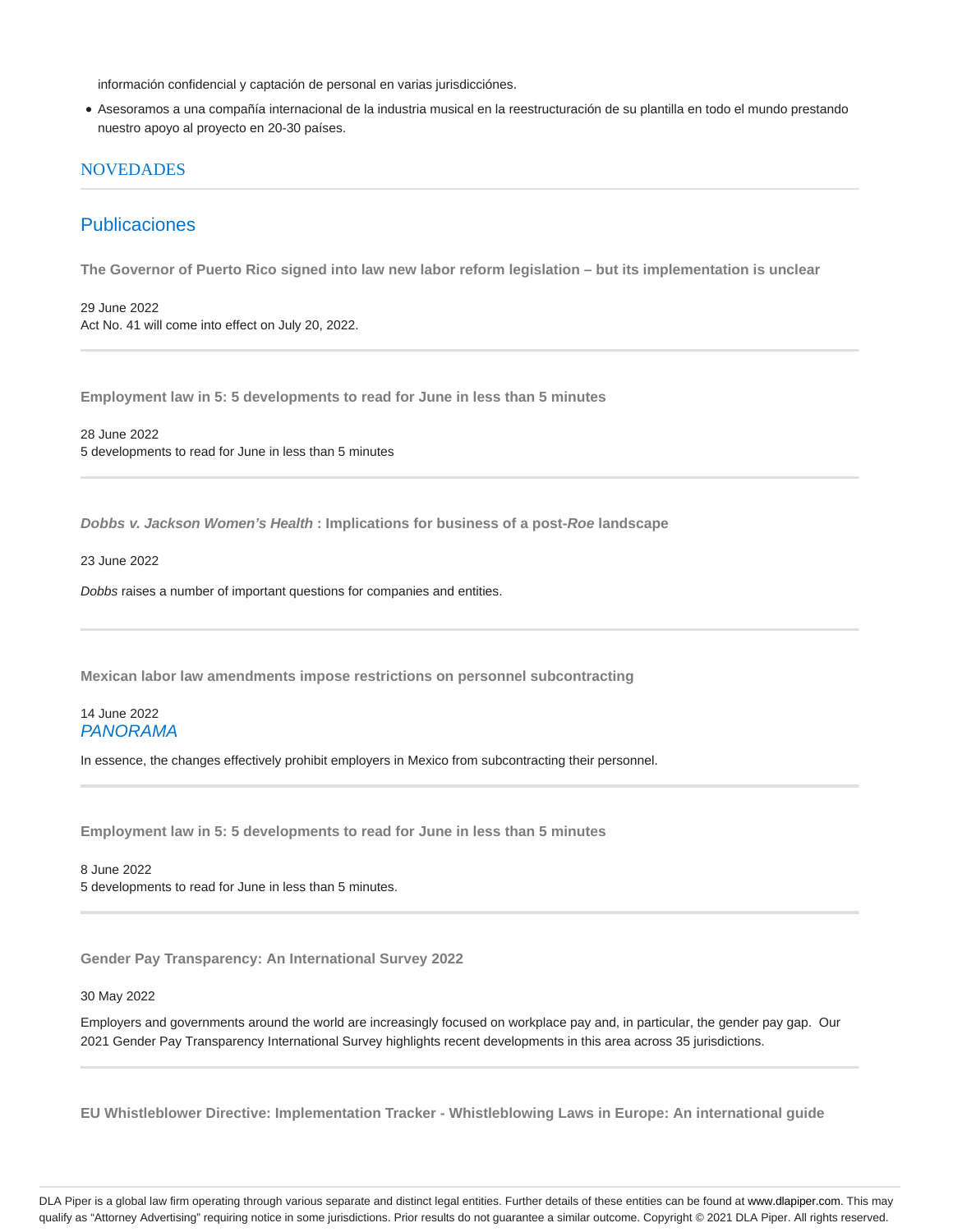**Puerto Rico updates guidance for the management of COVID-19 cases**

19 May 2022 The new guidance is applicable to all employers in the public and private sectors.

**Employment law in 5: 5 developments to read for May in less than 5 minutes**

5 May 2022 5 developments to read for May in less than 5 minutes.

**Brazil and Colombia: Labor law and the remote workforce – the basics**

## 3 May 2022 PANORAMA

Aspects to consider in the context of Brazilian and Colombian labor law regarding remote work and the expansion of outsourcing.

**Major Relaxation of Singapore's COVID-19 Public Health and Workforce Vaccination Measures; Calls for Permanent Flexible Work Arrangements**

29 April 2022

Singapore Relaxes COVID-19 Public Health and Workforce Vaccination Measures

On 22 April 2022, the Multi-Ministry Taskforce announced a major relaxation of Singapore's COVID-19 public health measures.

**Israel Group News April 2022**

## 28 April 2022 ISRAEL GROUP NEWS

In this issue, our global activities, latest publications, recent events and more.

**US Citizenship and Immigration Services filing period now open for selected H-1B Visa registrants**

#### 20 April 2022

Selected registrants may now file a corresponding H-1B petition between April 1, 2022 and June 30, 2022.

**Employment law in 5: 5 developments for April to read in less than 5 minutes**

4 April 2022

5 developments to read for April in less than 5 minutes.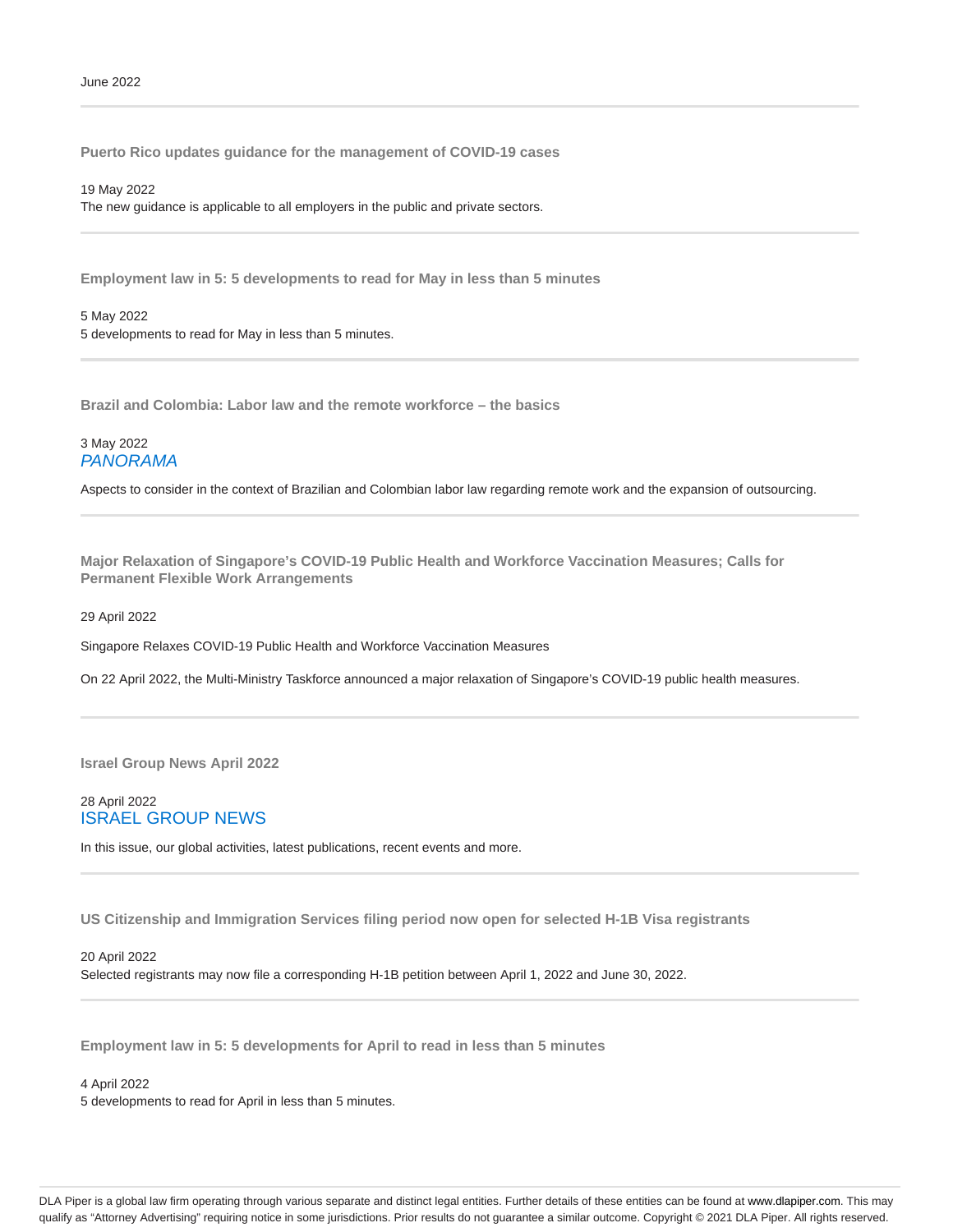**Important Changes to Singapore's Immigration Framework**

11 March 2022

In its recent 2022 Budget Statement, the Singapore Ministry of Finance announced that the framework for issuing work passes would be reviewed and updated to strengthen Singapore's workforce, and to ensure that incoming work pass holders meet the quality of Singaporeans in professional, managerial, executive and technical jobs (PMETs).

**Employment law in 5: 5 developments for March to read in less than 5 minutes**

7 March 2022 5 developments to read for March in less than 5 minutes.

**Mexican labor law amendments impose restrictions on personnel subcontracting**

14 February 2022 The changes effectively prohibit employers in Mexico from subcontracting their personnel.

**Employment law in 5: 5 developments for February to read in less than 5 minutes**

2 February 2022 5 developments to read for February in less than 5 minutes.

**Israel Group News January 2022**

24 January 2022 ISRAEL GROUP NEWS

In this issue, our global activities, latest publications, recent events and more.

**Global Employment 2021 in Review, 2022 in Preview**

12 January 2021

These are challenging times for employers. As the world emerged from lockdowns in 2021, organizations the world over had to decide if and how to return employees back to workplaces safely.

**Puerto Rico: new protocol for the management of COVID-19 cases in the workplace**

11 January 2022 The protocol clarifies provisions of recent executive orders.

**Global Employment Law Quiz 2022**

6 January 2022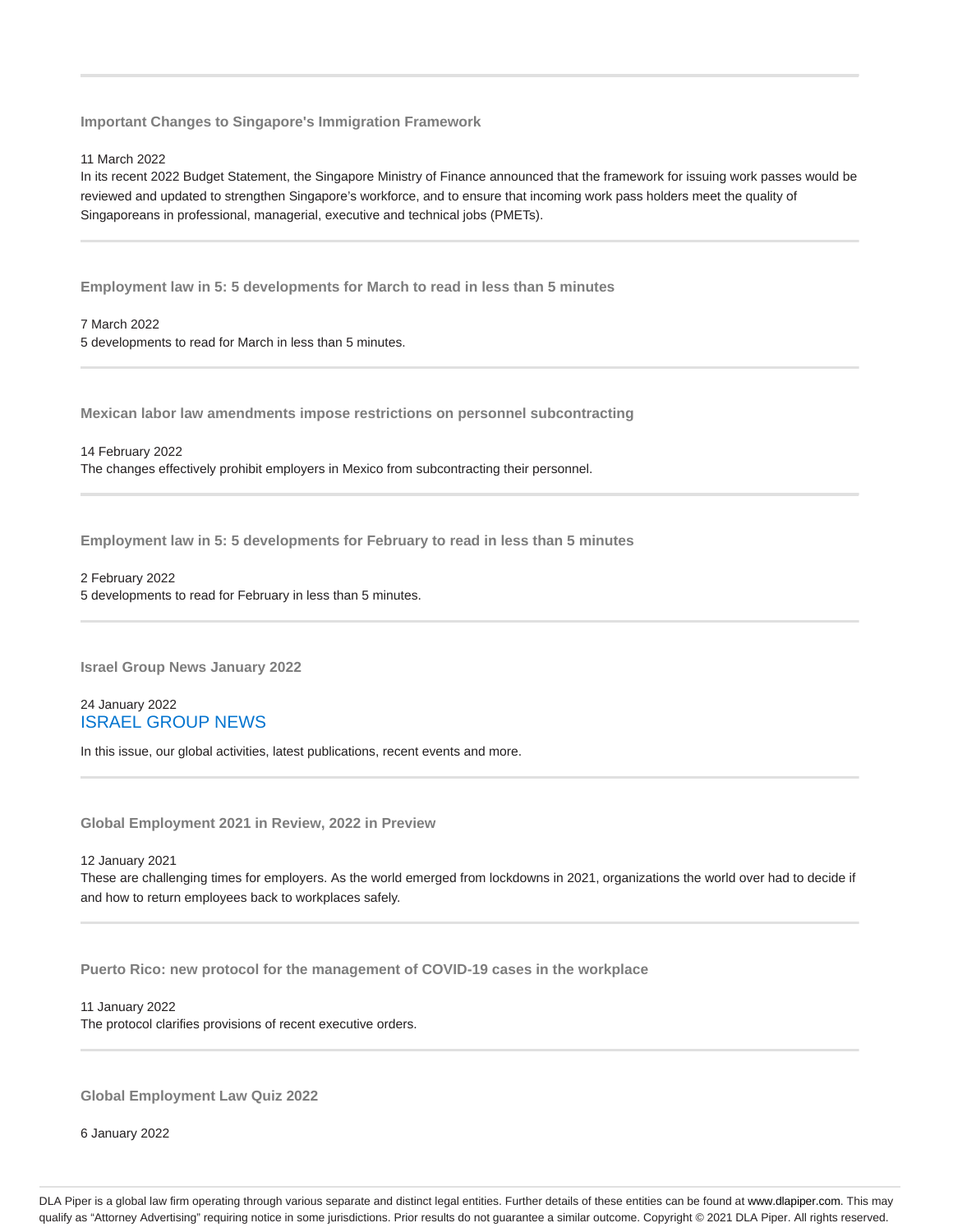**Update to Singapore workforce vaccination measures; Vaccination a condition for work pass / PR applications**

31 December 2021

On 26 December 2021, Singapore's Ministry of Health announced changes to the Workforce Vaccination Measures which are due to be implemented from 1 January 2022 onwards.

**Employment law in 5: 5 developments for December to read in less than 5 minutes**

## 9 December 2021

5 developments to read for December in less than 5 minutes.

**Employment law in 5: 5 developments for November to read in less than 5 minutes**

11 November 2021 5 developments to read for November in less than 5 minutes.

**Israel Group News October 2021**

25 October 2021 ISRAEL GROUP NEWS

In this issue, our global activities, latest publications, recent events and more.

**Thailand announces 3 months extension of social security contributions reduction**

13 September 2021

Referring to the announcement of the Social Security Office in relation to the reduction of mandatory social security contributions effective from 1 June 2021 – 31 August 2021, on 8 September 2021, the Social Security Office has extended the reduction of mandatory social security contributions for another 3 months from 1 September – 30 November 2021.

**New workplace sexual harassment laws passed – (some) Respect@Work recommendations become law**

8 September 2021

After months of anticipation, the Australian Federal Government's Sex Discrimination and Fair Work (Respect at Work) Amendment Act 2021 has now passed both houses of Parliament. The amendment contains important reforms to address workplace sexual harassment.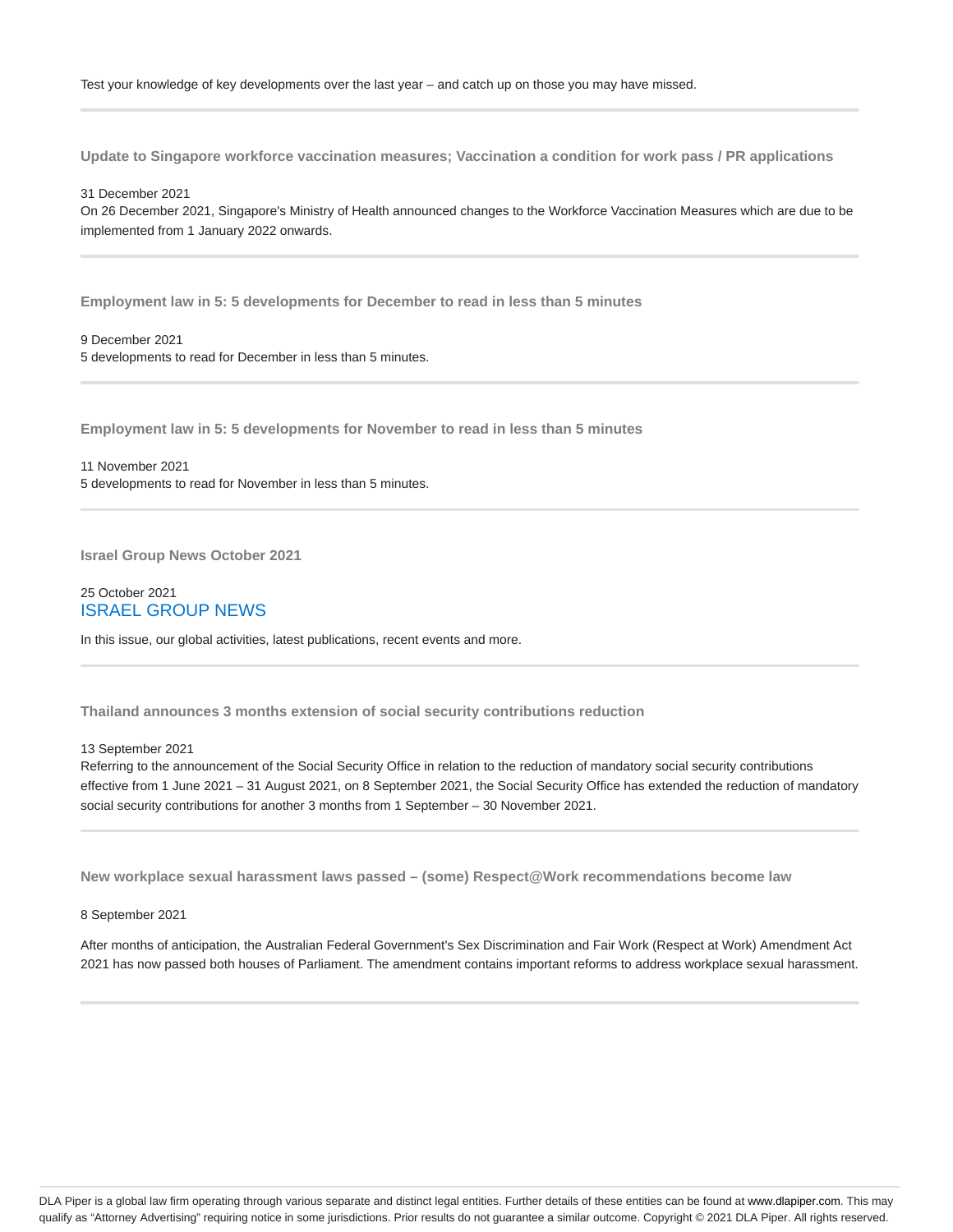**Israel Group News August 2021**

## 16 August 2021 ISRAEL GROUP NEWS

In this issue, our global activities, latest publications, recent events and more.

**New workplace protections for medical cannabis patients in Puerto Rico**

12 August 2021 The new law creates a new protected category under Puerto Rico antidiscrimination laws.

**Further assistance from the Social Security Office as Thailand heads to further lockdown**

#### 22 July 2021

Previously, the Social Security Office (SSO) announced the reduction of social security contributions for a period of three (3) months from 1 June 2021 – 31 August 2021 due to the third wave of COVID-19 cases in Thailand.

On 13 July 2021, the Cabinet approved additional relief measures to assist workers and entrepreneurs who are affected by the COVID-19 pandemic in 10 red-zone provinces, including Bangkok. On 20 July 2021, following the tightening of lockdown restrictions in Thailand, the Cabinet approved the expansion of relief measures from 10 red-zone provinces to 13 red-zone provinces (now including Chachoengsao, Chonburi and Ayutthaya).

**EU Whistleblower Directive: Key provisions, SOX comparison and Actions for business**

June 2022

Recent scandals such as the Luxembourg Leaks financial scandal and the Panama Papers have highlighted the important role that whistleblowers can play in exposing breaches of EU law.

**Be Aware UK: Update on legislative reforms impacting employers**

25 May 2021

Employers may remember that back in the pre-COVID-19 world of July 2019, a series of consultation papers was published in quick succession in the final days of Theresa May's office as Prime Minister. These consultation papers sought views on a wide and varied range of proposals with a potentially significant impact on employers.

**Reduction of Social Security contributions following third wave of COVID-19 in Thailand**

25 May 2021

Following the resurgence of COVID-19 cases in March 2021, the Social Security Office announced the reduction of mandatory social security contributions to be made to the Social Security Fund (SSF) to help ease the financial burden of employers and employees.

**Israel Group News May 2021**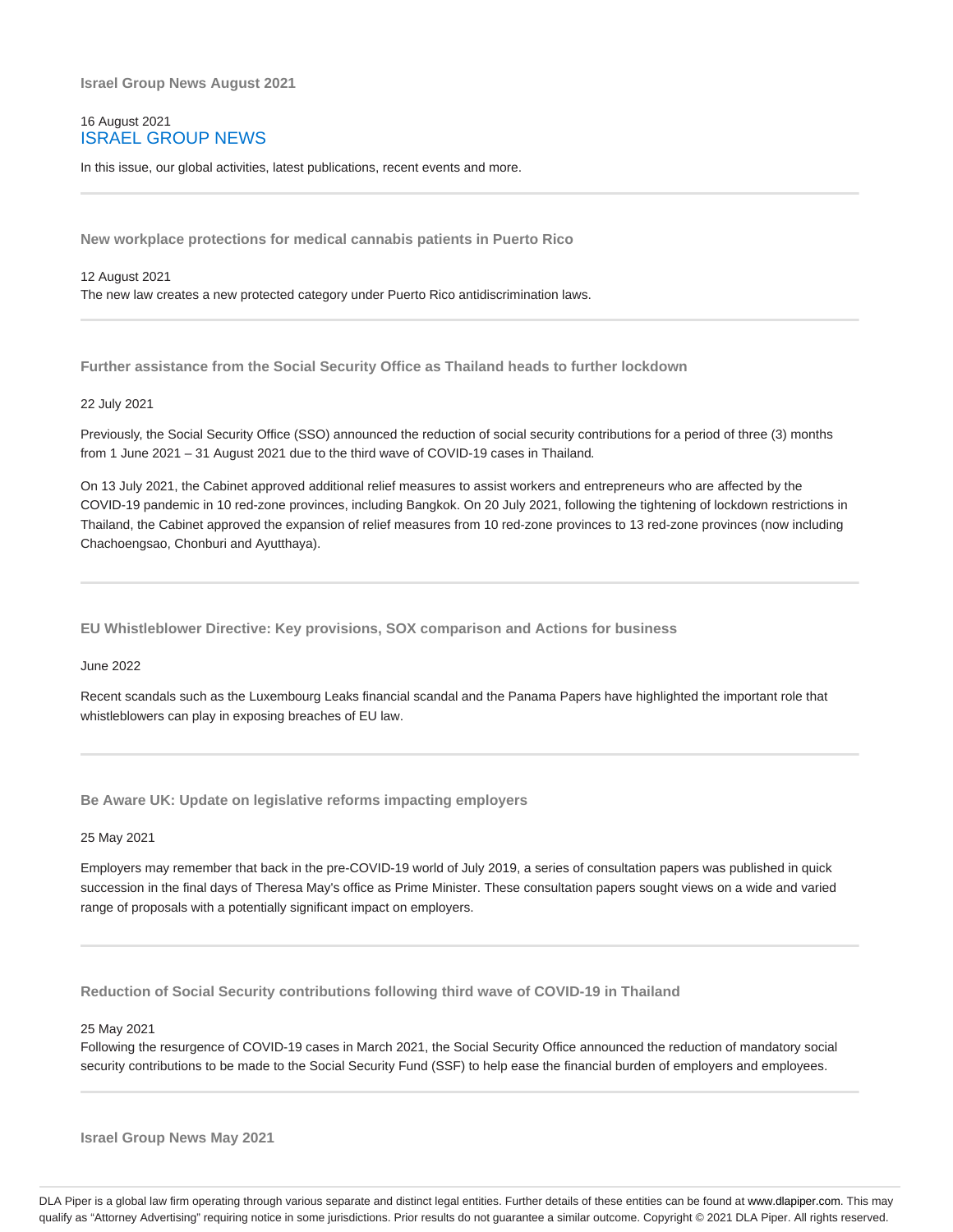## 1 May 2021 ISRAEL GROUP NEWS

In this issue, our global activities, latest publications, recent events and more.

**Hong Kong Judgment affirms importance of properly documenting repatriation terms**

#### 26 April 2021

In the recent Hong Kong case of Zhang Qiang v Cisco Systems (HK) Ltd (HCA 1497/2010) [2021] HKCFI 694, the Court of First Instance upheld the binding nature of a repatriation agreement which meant a particularly uncooperative employee was not entitled to receive significant sums in connection with his repatriation back to Hong Kong.

**Employee and independent contractor classification: Still the top legal issue in franchising**

30 March 2021 Franchising rests on a basic premise that franchisees are independent contractors and not employees.

**Be Aware UK: COVID-19: Furlough extended to 30 September 2021**

#### 3 March 2021

In his March 2021 Budget, the Chancellor has announced that the Coronavirus Job Retention Scheme (CJRS) will be extended to 30 September 2021. This is welcome news for employers, many of whom are not yet able to reopen, and it should assist them to retain employees, pending the anticipated easing of lockdown restrictions over coming months.

**Be Aware UK: COVID-19: Government urges employers to test staff: 31 March deadline to register for free kits**

#### 1 March 2021

The Spring Response Roadmap published last week says that workplace testing will be an important mitigation as business starts to reopen from 12 April 2021. It also says that the government will update the COVID- Secure guidance to provide further advice on how businesses can introduce regular testing to reduce risk, but this hasn't happened yet.

**COVID-19 Federal Benefit Access Tool**

26 February 2021 You may access this publication in English here.

**Employers in Puerto Rico must comply with new breastfeeding room requirements**

#### 25 February 2021

Requiring employers to provide a private, safe and hygienic space.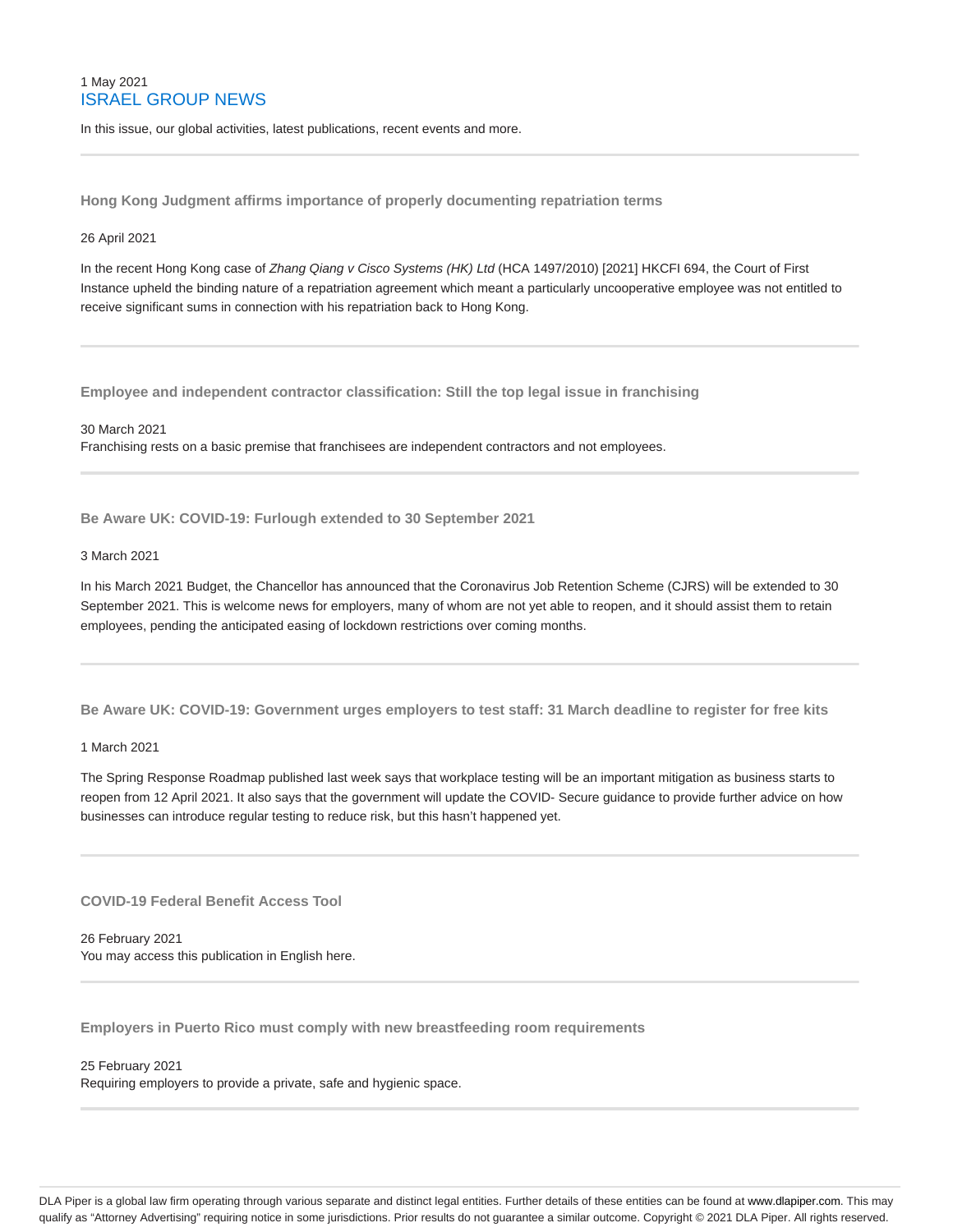**Puerto Rico: Employers must establish workplace harassment protocols – guidelines are available**

#### 23 February 2021

Employers in Puerto Rico have until August 2, 2021 to adopt protocols on workplace harassment.

**Be Aware UK: New COVID-19 'cautious and irreversible' roadmap announced**

#### 22 February 2021

The Prime Minister has now outlined his "cautious and irreversible" roadmap out of the COVID-19 pandemic. The roadmap applies to England only.

**Be Aware UK: Are you ready for the impending changes to the IR35 regime?**

#### 16 February 2021

With just two months to go until the changes to the IR35 regime come into force on 6 April, are you aware of what those changes will mean and do you have the necessary preparations in place?

**Be Aware UK: Stale equality training will not provide employers with a defence to discrimination claims**

#### 9 February 2021

In the case of Allay (UK) Limited v Gehlen, the Employment Appeal Tribunal (EAT) has recently reinforced the importance of up-to-date equality training for employees.

**Disputes, Issue 2**

## 28 January 2021 **DISPUTES**

In this issue, we look at the split among the federal circuits over what it means to "exceed authorized access" in violation of the Computer Fraud and Abuse Act; the ways in which the federal courts apply the Supreme Court's recent limitations on equitable disgorgement; ways to mitigate liability risk in unauthorized financial transfers; considerations for employers as they develop policies regarding use of cannabis in their workforce; and the critical importance of escalation protocols in corporate whistleblower programs.

**No firing for lighting up? Cannabis in the workplace**

28 January 2021

Appropriately addressing cannabis usage in the workplace while navigating anti-discrimination protections for workers.

**OECD publishes guidance on the tax impact of cross-border working arrangements during the COVID-19 pandemic**

27 January 2021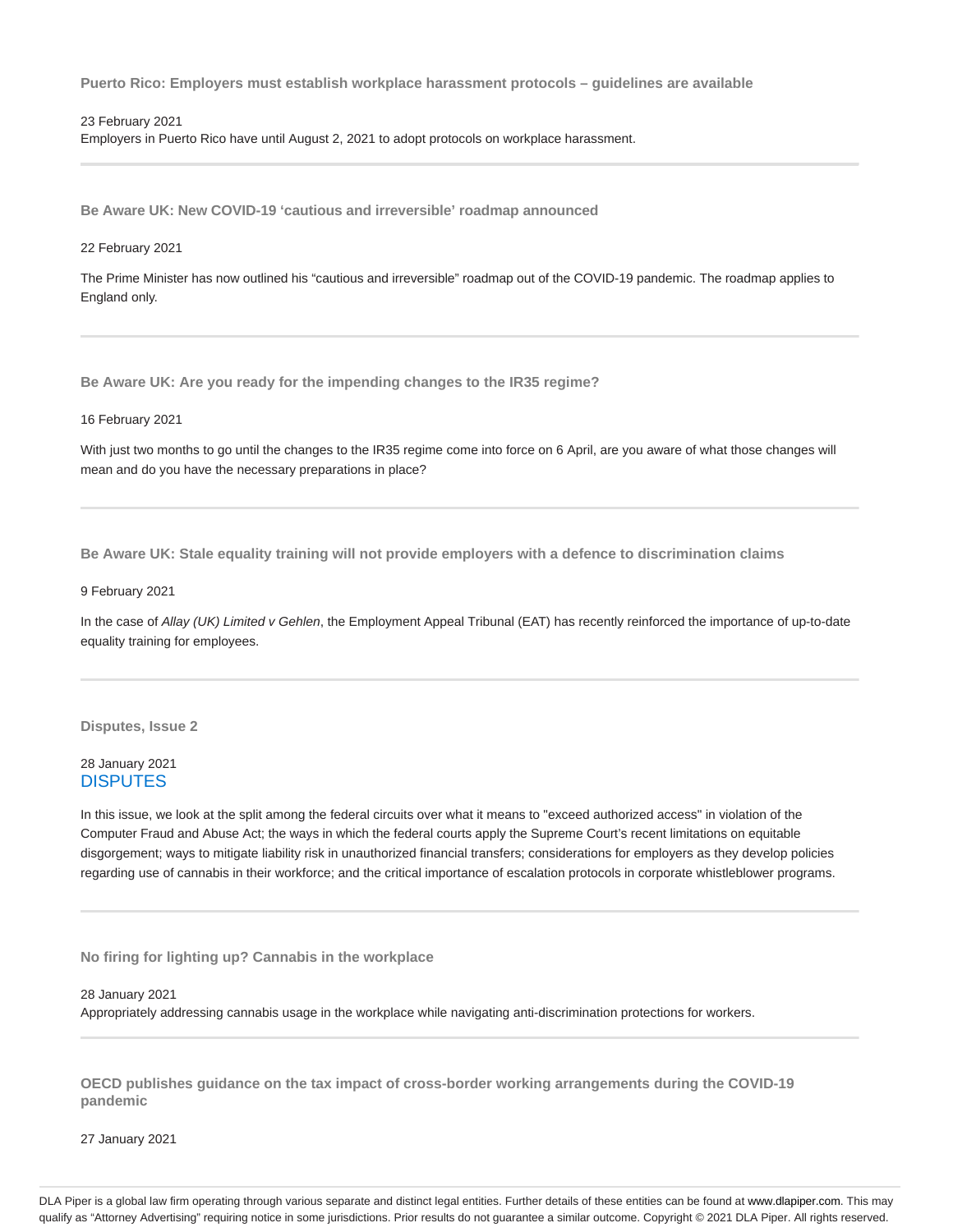**Israel Group News January 2021**

## 19 January 2021 ISRAEL GROUP NEWS

In this issue, our global activities, latest publications, recent events and more.

**Be Aware UK: Coronavirus: 2021 – Key information for employers as 2021 begins**

#### 5 January 2021

This was cemented on 4 January 2021 with the announcement by the Prime Minister of a new national lockdown, to take effect on 5 January 2021 (becoming law from 6 January 2021) and expected to last until at least mid-February 2021.

**Boardroom Brexit: What the deal means for mobility**

## 31 December 2020 BOARDROOM BREXIT

From 1 January 2021, freedom of movement between the United Kingdom and European Union will end. There are, however, some provisions in the TCA regarding the temporary movement of those carrying out business-related activities between the UK and EU.

**Be Aware UK: CJRS extended to end of April 2021 with no change to employer contribution levels**

#### 17 December 2020

In a surprise announcement on 17 December the Government made a further extension to the CJRS furlough scheme, extending it to the end of April 2021 and retaining the level of support at 80% of wages. The announcement comes on the same day that large parts of the country moved from Tier 2 to Tier 3 restrictions.

**Russia: New remote work law due in force on 1 January 2021, employers need to prepare now**

7 December 2020

On 26 November 2020, the State Duma adopted a draft law amending the Labour Code of the Russian Federation (Labour Code) in relation to the regulation of distant (remote) working (Draft Law). The law is due to come into force on 1 January 2021.

**Be Aware UK: Government consultation on non-compete covenants and exclusivity provisions**

4 December 2020

The Government has today published two consultation papers looking at reforming the use by employers of exclusivity provisions and non-compete clauses in employment contracts.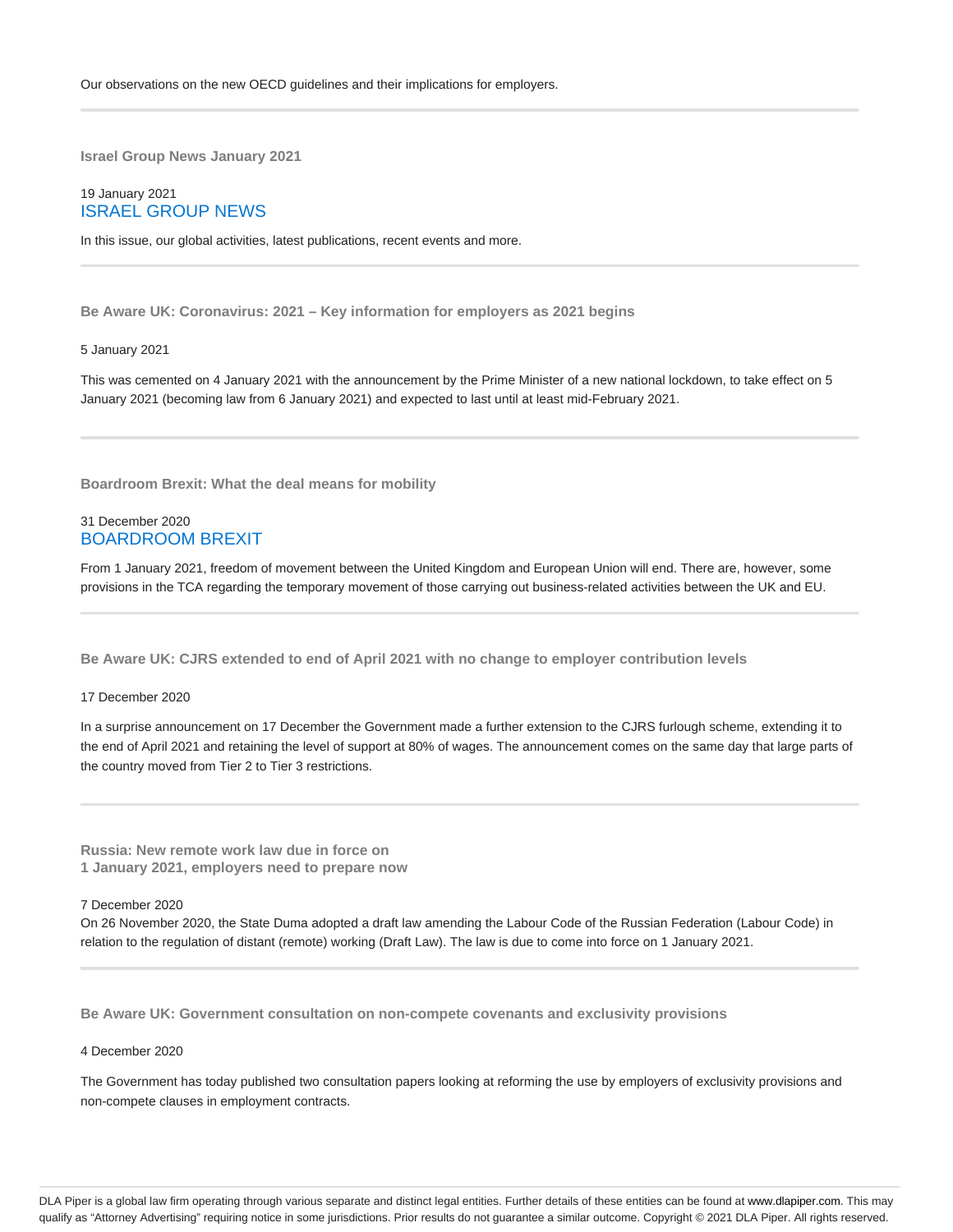#### **Americas Arbitration Roundup**

26 October 2020

In this first edition of Americas Arbitration Roundup, our thought leaders across the region provide updates on recent key developments in international arbitration in the Americas.

**México: T-MEC disposiciones para la resolución de controversias entre inversionistas y estado: principales diferencias para México**

26 de octubre de 2020 Entre las diferencias más notables: el T-MEC incluye un pre-requisito de litigo local para posteriormente reclamarlo a través de un ISDS.

**Puerto Rico: El marco legal para el arbitraje**

26 de octubre de 2020 Leyes fundamentales que facilitan la resolución de disputas comerciales en Puerto Rico

**COVID-19 British Columbia Benefit Access Tool**

## 21 October 2020 CANADIAN EMPLOYMENT LAW UPDATES - COVID-19

The B.C. Government has been announcing a series of measures to aid businesses and workers during this unprecedented time.

**Revised Occupational Health and Safety Direction in respect of COVID-19**

19 October 2020

On 1 October 2020 the Minister of Employment and Labour published a new consolidated COVID-19 Direction on Occupational Health and Safety in the Workplace (Directive) which replaces the Directive that was published on 4 June 2020.

**China Enforces Tax Collection on Employees Working for Chinese-invested Enterprises Overseas**

16 October 2020

With the recent IIT reform in 2019, and the introduction of a number of implementation rules (particularly the tax policy on overseas income), it appears the China tax authorities are taking a harder stance on how overseas income derived by China tax residents will be taxed in China, starting with Chinese expatriates working for Chinese state-owned enterprises.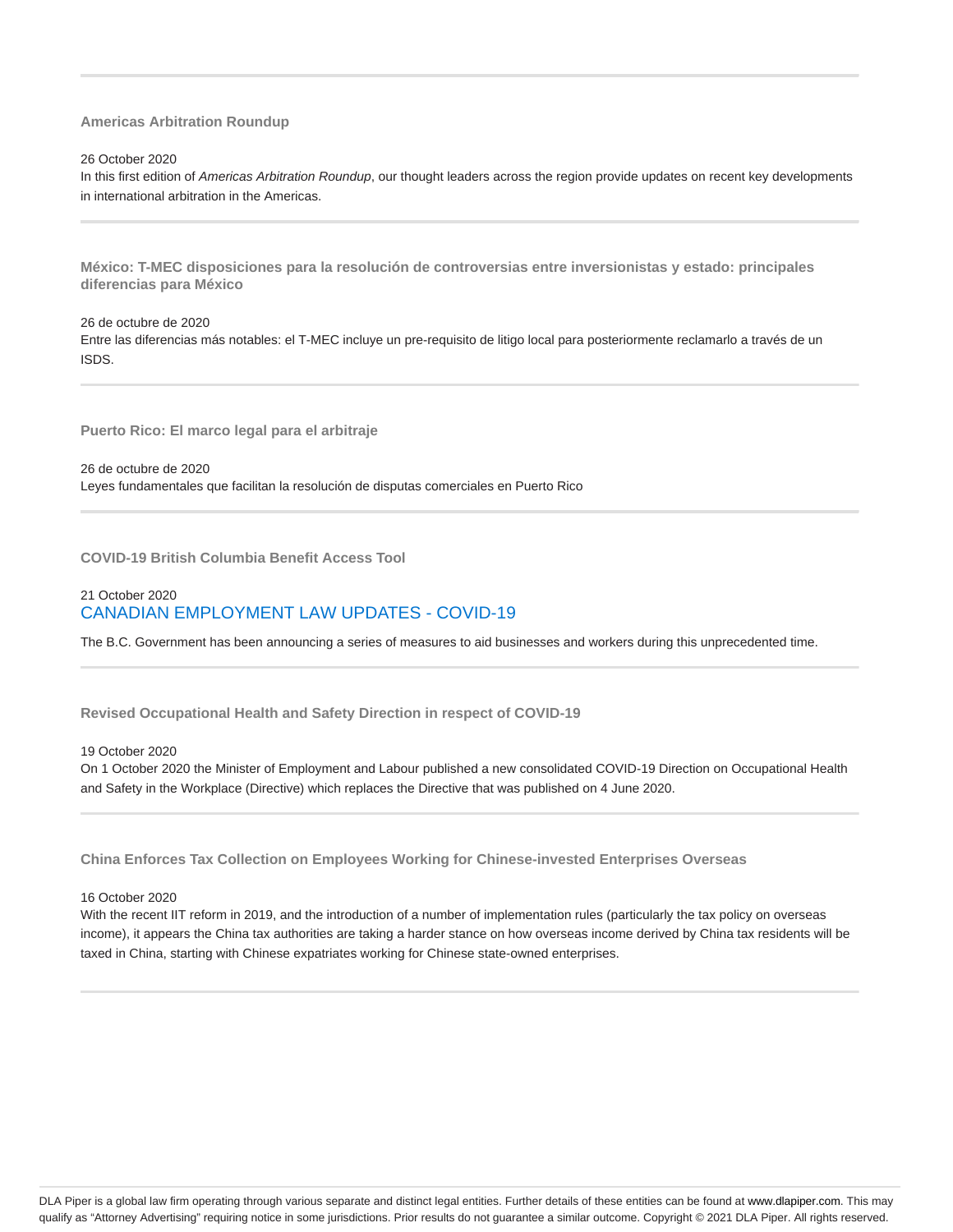**Mental Health Matters: Managing Workplace Wellbeing across the Globe**

#### 8 October 2020

Our latest Mental Health Matters report looks at the international picture with country by country information to help clients identify the particular local obligations for the mental health and wellbeing of their staff that might apply to them.

**Israel Group News October 2020**

## 7 October 2020 ISRAEL GROUP NEWS

In this issue, our global activities, latest publications, recent events and more.

**Mass layoffs and collective redundancies guide**

#### 6 October 2020

As COVID-19 continues to impact the global economy in unprecedented ways, companies that have had to scale back or shut down operations are bracing for what the next few months will bring, and what this means for their workforces. In this guide, we examine key considerations for employers looking to make permanent reductions in force across APAC.

**Diversity and inclusion update: A landmark LGBT case and new laws on sexual harassment in China**

#### 22 September 2020

Diversity and inclusion ("D&I") are becoming increasingly important values in the management of today's multinational organisations. This article looks at a landmark case on transgender rights and recent changes on sexual harassment rules in China, which should be relevant to organisations seeking to address D&I issues in the country.

**Hong Kong Court of Appeal rules withholding of bonus and set-off for gross misconduct was unlawful**

#### 10 September 2020

It is well-known that deductions made from wages due to an employee are unlawful. Are bonuses due to an employee also subject to the same restriction against deductions from wages? Does an employer have the right to set-off any sums owed to it by an employee or will this violate section 32 of the Employment Ordinance?

**Puerto Rico expands maternity leave for adopting mothers**

1 September 2020 The legislation applies to all women working in the private and public sectors in Puerto Rico.

**Puerto Rico enacts act prohibiting workplace harassment**

#### 28 August 2020

The law creates a new course of action for employees and imposes additional responsibilities on employers. It is effective immediately.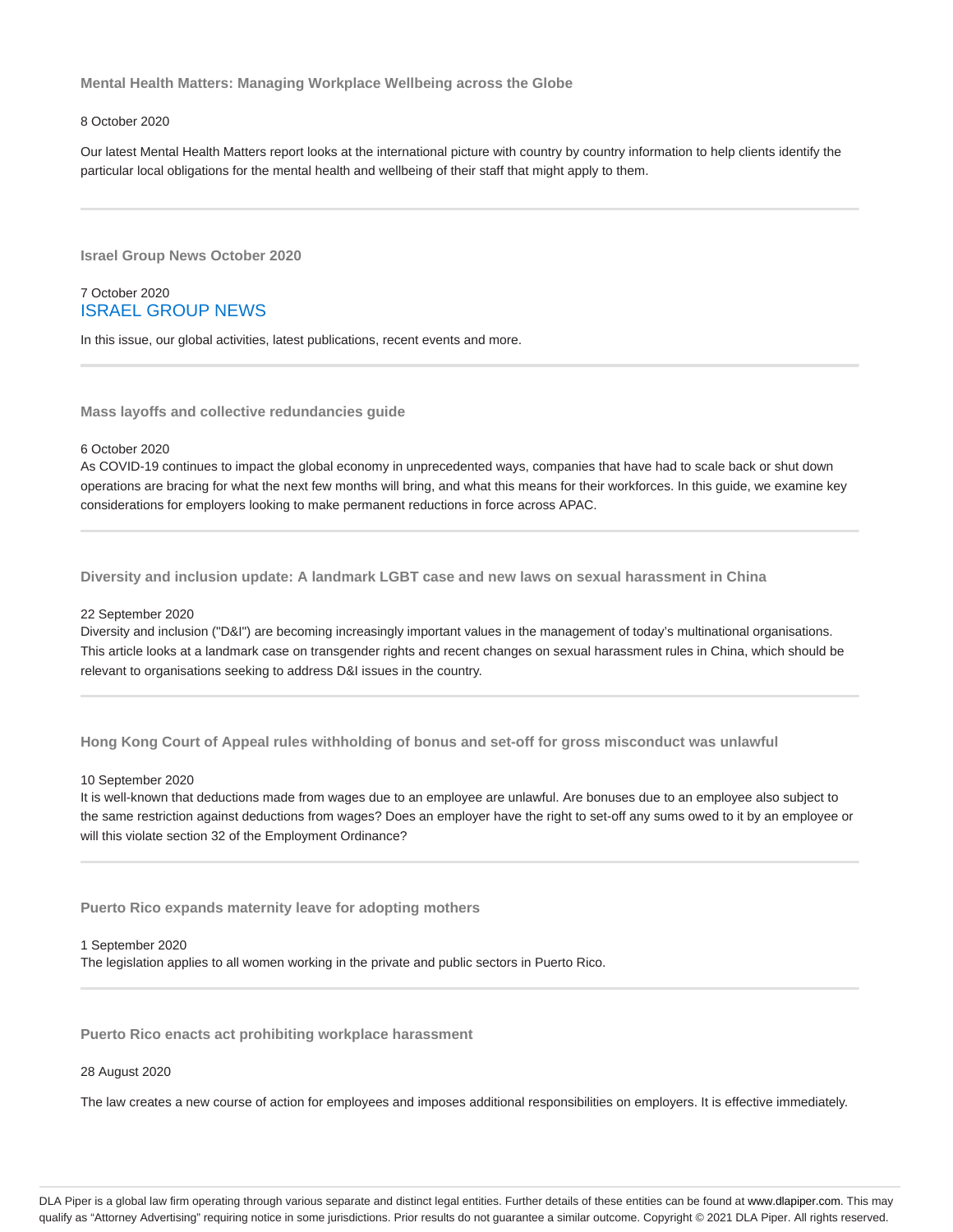**Singapore: Tightening of work pass requirements**

#### 28 August 2020

The COVID-19 pandemic has severely affected business and employees all over the globe, including Singapore. Due to the generally weak job market and the unpredictable growth outlook, the Ministry of Manpower announced certain measures in a statement released on 27 August 2020 as summarized in this article.

**Puerto Rico tightens restrictions and sanctions for businesses to control continued spread of COVID-19**

#### 26 August 2020

The Executive Order aims to significantly tighten restrictions to control the continued spread of COVID-19.

**Details of the second tranche of Hong Kong's Employment Support Scheme released**

#### 24 August 2020

On 18 August 2020 the Hong Kong government announced details surrounding the second tranche of the Employment Support Scheme. While the majority of the rules surrounding the second tranche remain largely the same as the first tranche, there are new penalties for employers who have fallen foul of a number of nebulous terms.

**T-MEC: un resumen de los cambios en las leyes de México**

6 de augusto de 2020 Cambios importantes en distintas legislaciones mexicanas.

**DLA Piper Employee Remuneration and Incentives Guide To Share Incentives**

#### 30 July 2020

Our Guide to Share Incentives provides a user-friendly and practical overview of the implementation and operation of the share incentive arrangements that are available to companies and is divided into ten sections

**Israel Group News July 2020**

## 8 July 2020 ISRAEL GROUP NEWS

In this issue, our global activities, latest publications, recent events and more.

**Law à la Mode: Falling foul of China's trademark system; Retailers need to prepare for the new EU Data Protection Regulation; and New developments in the framework of the copyright protection of handbags**

2 FEB 2015 LAW À LA MODE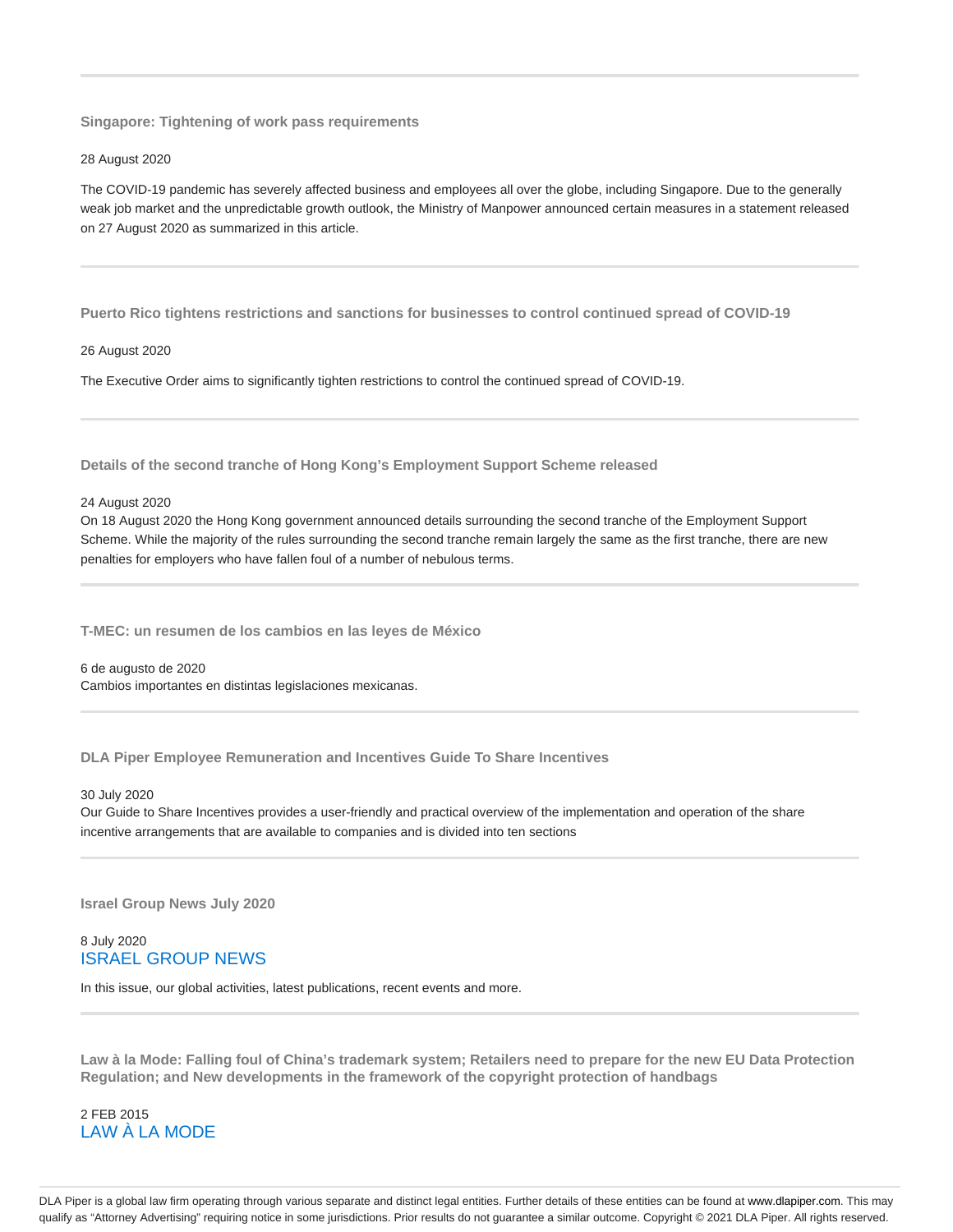A quarterly e-magazine from our Fashion, Retail and Design Group with the latest industry news, comment and legal updates. This edition has been edited by our Italian colleagues.

**Law à la Mode - Edition 14**

## 24 OCT 2014 LAW À LA MODE

A quarterly e-magazine from our Fashion, Retail & Design Group with the latest industry news, comment and legal updates, with a particular focus on technology in this edition.

**Law à la Mode**

## 13 MAY 2014 LAW À LA MODE

A quarterly e-magazine from our Fashion, Retail & Design Group with the latest industry news, comment and legal updates, with a particular focus on technology in this edition.

**Law à la Mode Edition 12 - Winter 2013/14**

## 13 JAN 2014 LAW À LA MODE

The Middle East editorial team is delighted to bring you the Winter edition of Law à la Mode, the quarterly legal magazine from our global Fashion, Retail, and design group.

**Guide to redundancies and reductions in force in Asia Pacific**

9 JUL 2013 The recent tough economic climate has seen high-profile companies around the world forced to take action and reduce their workforce in an effort to remain competitive.

**Growing whistleblower activity calls for close employer attention to retaliation issues**

7 MAY 2013

Careful consideration must precede adverse action against purported whistleblowers

**Supply chain planning in the post-BEPS era: five questions for MNEs**

22 JUL 2015

After BEPS actions are incorporated into OECD documents and local legislation, tax planning opportunities will still exist, but realizing the benefits of tax planning will require a greater emphasis on economic substance. One often-overlooked area of opportunity is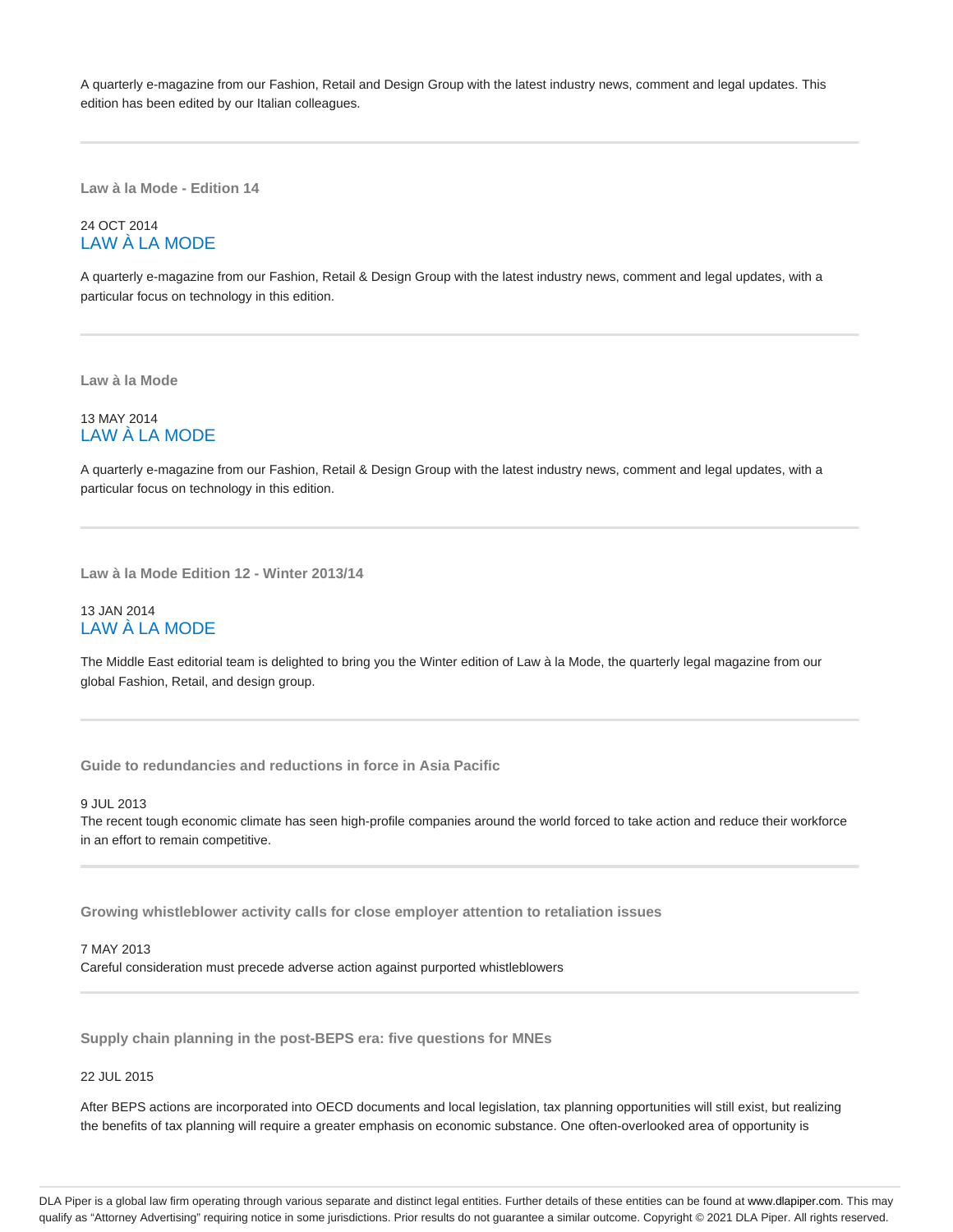# **Eventos**

# Reciente

**Employment law trends in the Media, Sport and Entertainment sector**

May 26, 2022 | 12:00 - 1:00 pm EST Webinar

**European Dinner**

10 May 2022 Webinar

**LatAm employment challenges in 2022**

March 22, 2022 | 10:00 - 11:00 am ET Webinar

**Whistleblowing laws of Europe**

14 March 2022 **Webinar** 

**Crisis in Ukraine – a virtual roundtable discussion**

17 February 2022 **Webinar** 

**Looking ahead: global changes and employment challenges**

8 February 2022 | 3:00 - 5:00 pm Webinar

**Global Employment Webinar: 2021 Review and 2022 Preview**

18 January 2022 | 8 AM - 9:30 AM PST | 11 AM - 12:30 PM EST | 12 AM - 1:30 AM HKT Webinar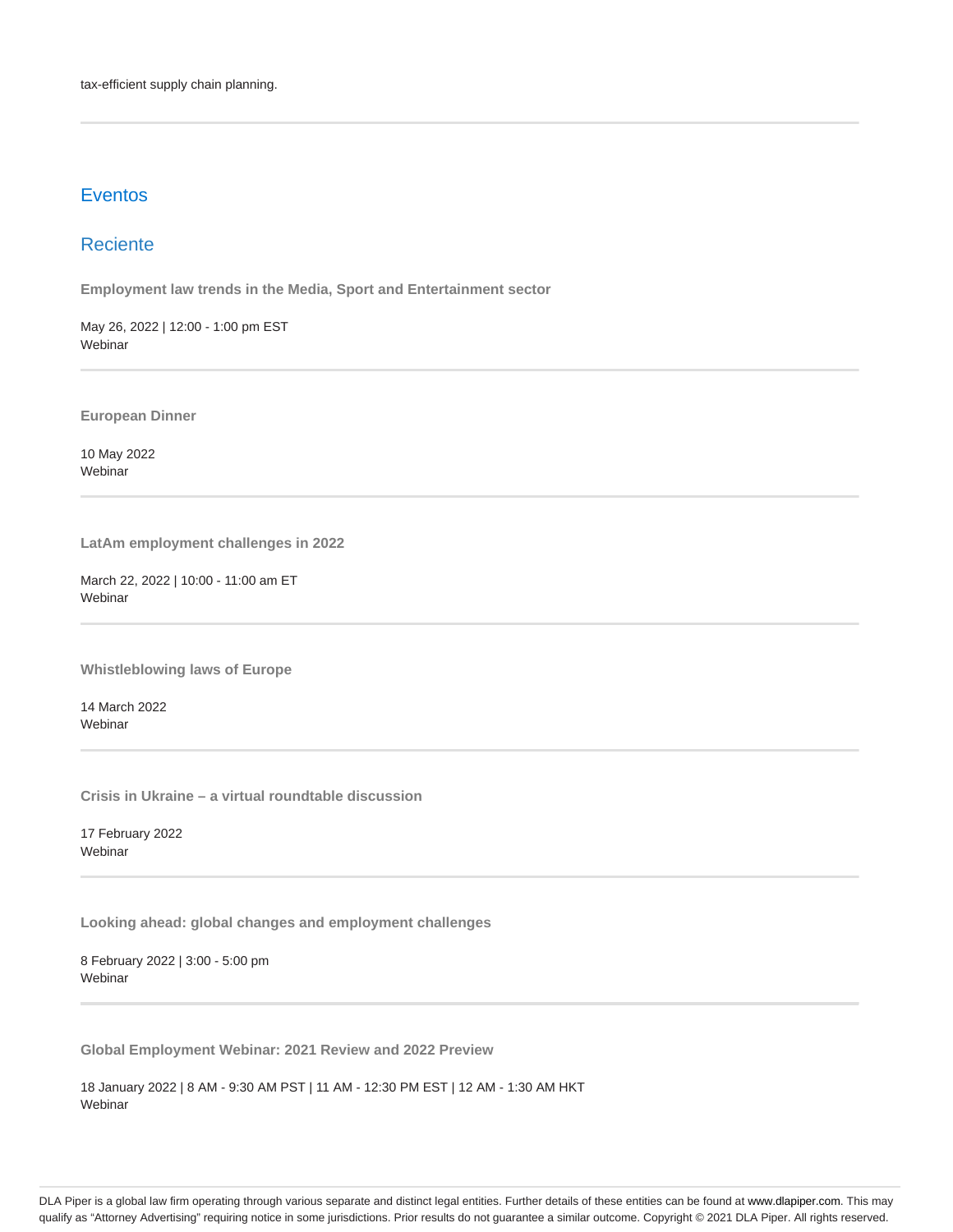**The Impact of the EU Whistleblowing Protection Directive on Global Employers**

17 November 2021 Webinar

**How to handle long term sickness absence in the Netherlands, a high risk area for employers**

16 November 2021 Webinar

**Hybrid and remote work in LatAm jurisdictions: Addressing the challenges**

28 October 2021 | 1:00 - 2:00 EST Webinar

**Embracing Digital Evolution**

15 September 2021 Webinar

**Global Employment Webinar on Return to Work Strategies, Vaccines and Testing**

25 May 2021 Webinar

**Returning to work: US employment webinar**

12 May 2021 Webinar

**Challenging choices for businesses: Restructure, downsize or liquidate**

14 October 2020 **Webinar** 

**US: Employment law training**

7 October 2020 International employment law training

**Spain: Employment law training**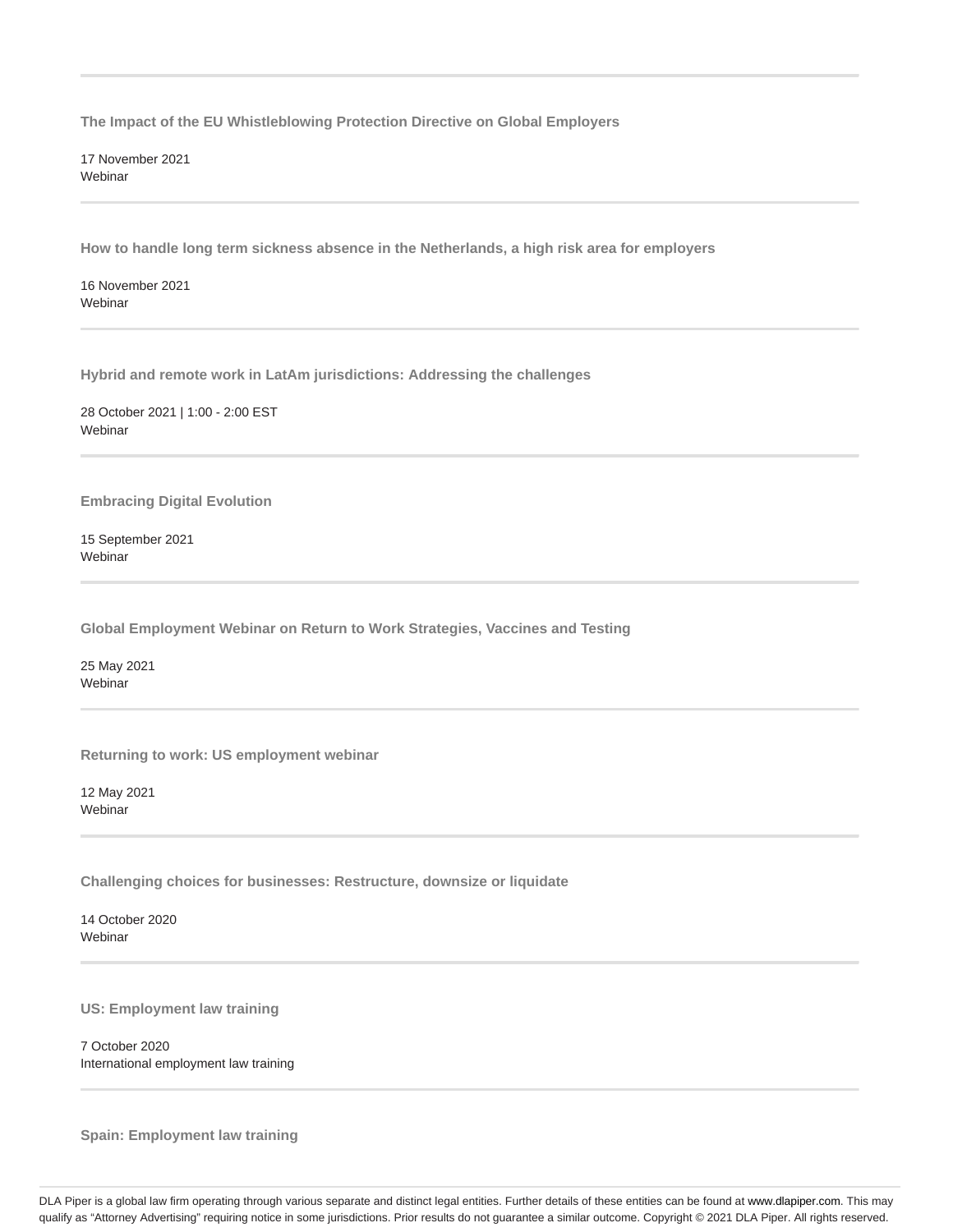**UAE and Saudi Arabia: Employment law training**

1 October 2020 International employment law training

**Romania: Employment law training**

30 September 2020 International employment law training

**Poland: Employment law training**

29 September 2020 International employment law training

**Poland: Employment law training**

29 September 2020 International employment law training

**Netherlands: Employment law training**

28 September 2020 International employment law training

**Belgium: Employment law training**

24 September 2020 International employment law training

**Belgium: Employment law training**

24 September 2020 International employment law training

**Nordics: Employment law training**

22 September 2020 International employment law training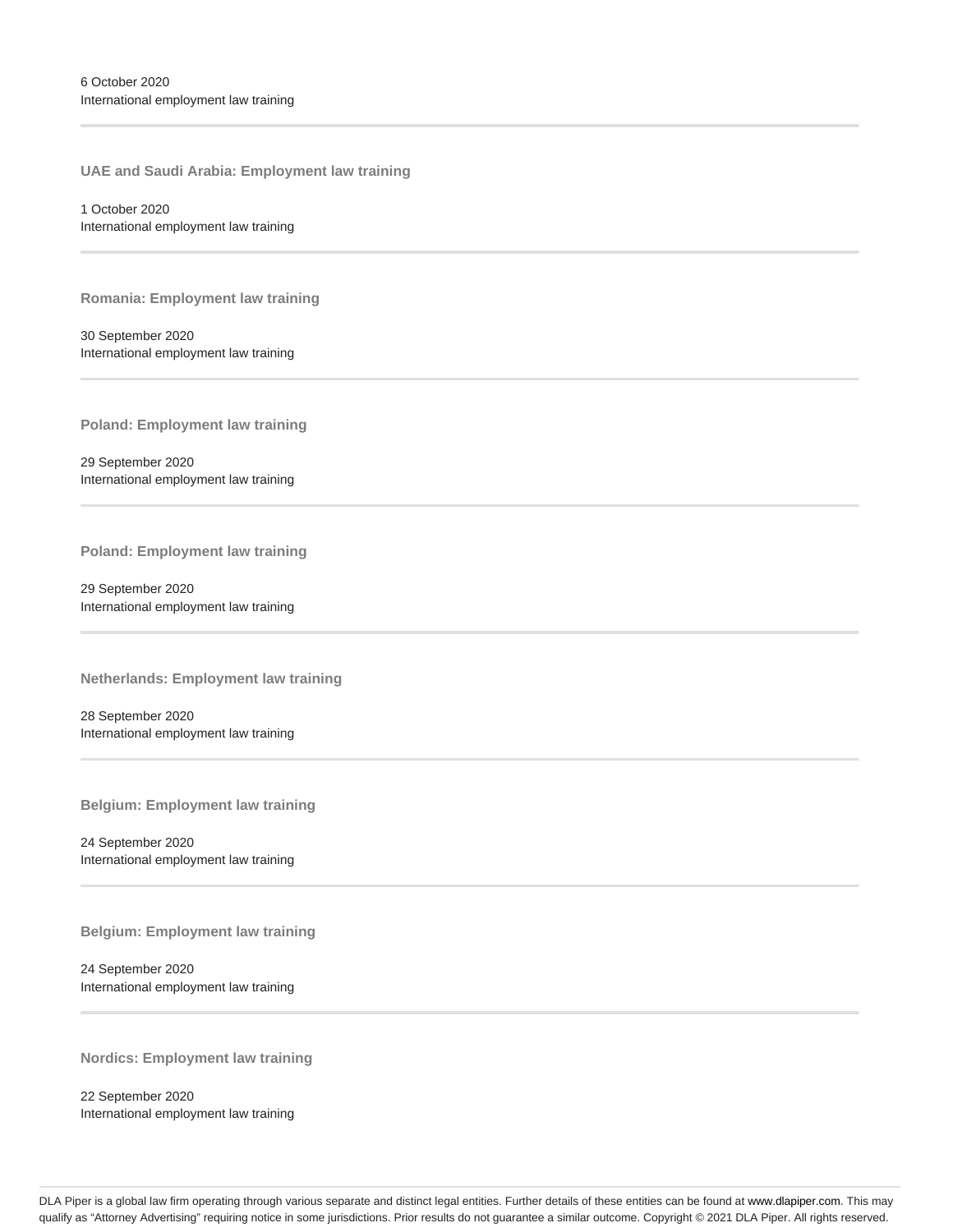**Doing Business Globally: Spotlight Hong Kong**

22 September 2020 **Webinar** 

**South Africa: Employment law training**

21 September 2020 International employment law training

**APAC: Employment law training**

17 September 2020 International employment law training

**Italy: Employment law training**

16 September 2020 International employment law training

**Ireland: Employment law training**

15 September 2020 International employment law training

**Germany: Employment law training**

14 September 2020 International employment law training

**UK: Employment law training**

9 September 2020 International employment law training

**France: Employment law training**

8 September 2020 International employment law training

**Latin America: Return-to-work issues for employers**